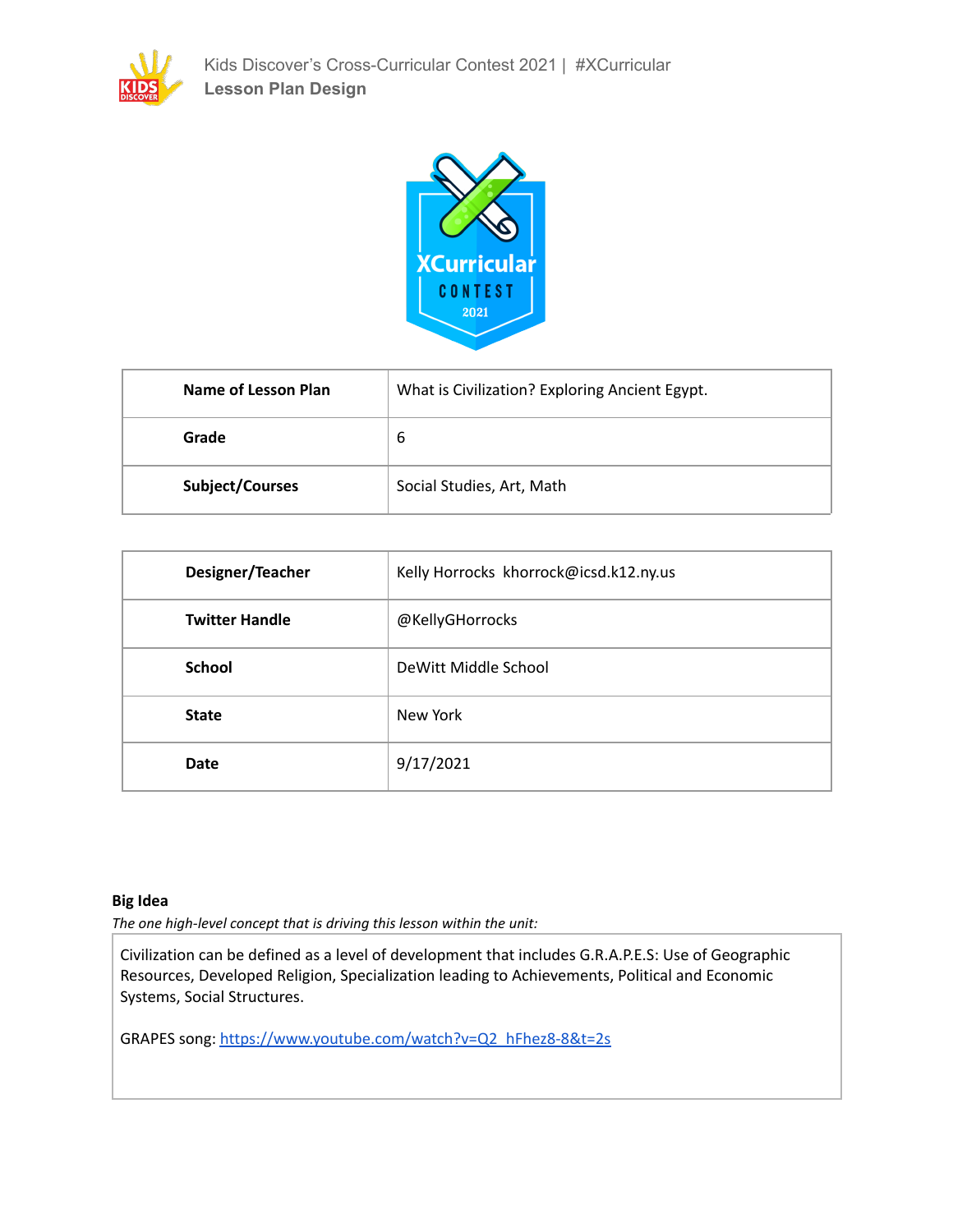

*Where does your lesson fit into the Big Idea?*

**This will be a series of lessons where students research each of the areas of GRAPES (Geography, Religion, Achievements, Politics, Economics and Social Structures) and create an art project based on a Dodecahedron.**

### **Acquisition of Knowledge and/or Skills**

*Students will know… (facts):*

How ancient Egypt developed as a river valley civilization defined by G. R. A. P. E. S.

*Students will be skilled at… (actions):*

- **1. Using a graphic organizer to take notes.**
- **2. Use simple designs to graphically represent ideas.**
- **3. Understand what defines and how to create a dodecahedron polyhedron.**

### **Learning Standards Addressed**

*Must contain/include/be based upon at least 2 different disciplines:*

NYS Social Studies Standard #2 "The study of world history requires an understanding of world cultures and civilizations including an analysis of important ideas, social and cultural values, beliefs and traditions."

NYS Next Generation Mathematics Standards. GEO-G.CO Make Geometric Constructions. #12 Make, justify and apply formal geometric constructions.

NYS Art Standards. Anchor Standard VA: Cr 3. 1. 6 Reflect on whether personal artwork effectively communicates meaning and revise accordingly.

#### **Evidence of Learning/Means of Giving Meaningful Feedback**

*What will students do to afford meaningful learning and the construction of understanding?*

Students will use a guide with a graphic organizer to gather information on the six areas of civilization for ancient Egypt.

Once they have filled in notes for each criterion, they will design panels that reflect what they have learned about the six areas of civilization for ancient Egypt. These panels will be put together to create a geometric polyhedron called a dodecahedron.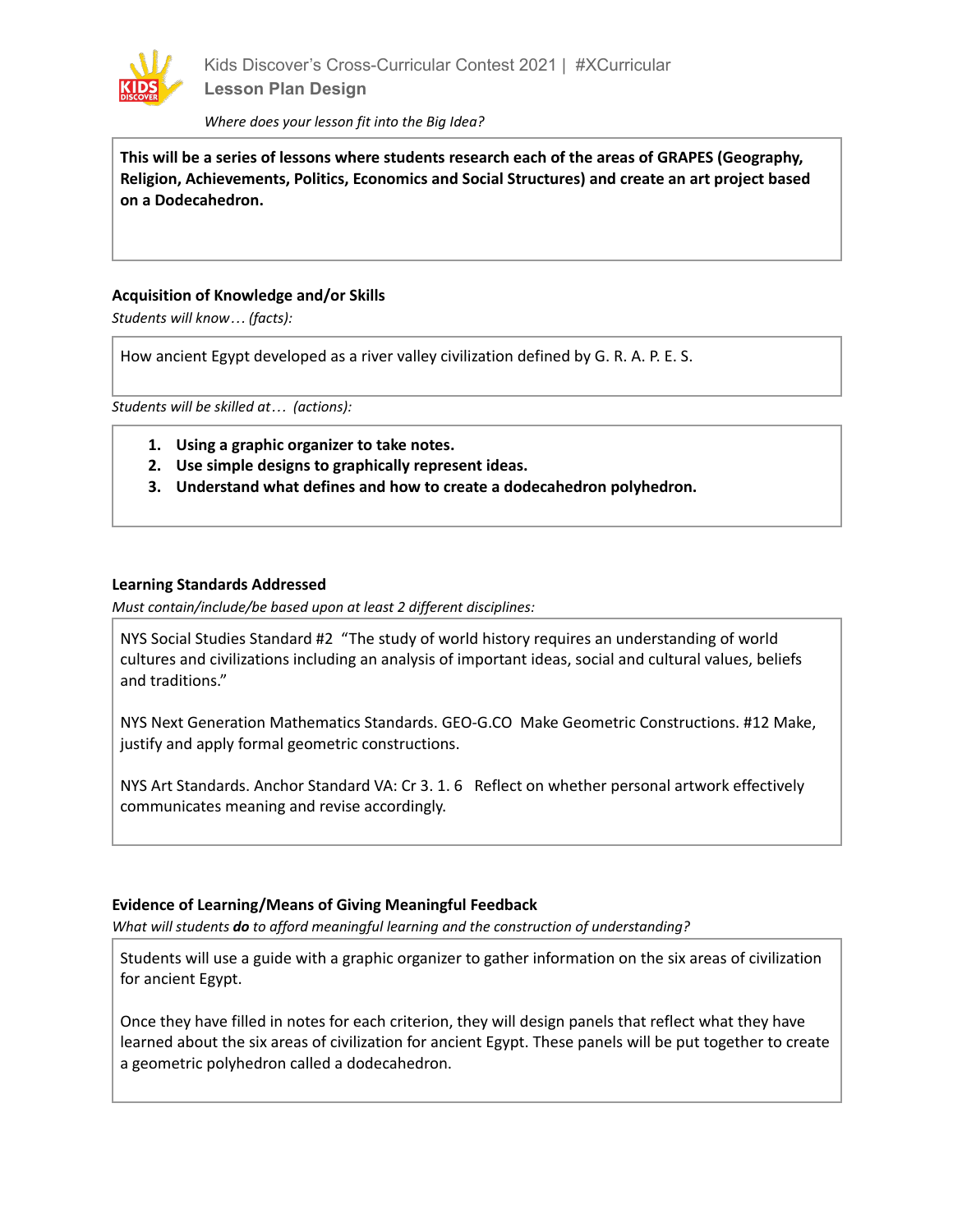

# **Resources Needed**

*Must include one Kids Discover Resource:*

Kids Discover articles: The Gift of the Nile The Mighty Pharaoh Daily Life (Egypt unit) Gods, Priests, Temples Leaving their Mark Pyramid Builders Mummy Makers (Any other Egypt related articles from the Kids Discover library)

Project Guide & Graphic Organizer

Colored pencils Stapler or glue **String** 

# **Links to resources:**

**H** Horrocks Kids Discover Project Guide & [Template](https://docs.google.com/document/d/1HM7irx2_TDrnivFwmK_OXHoXzxhVFEVSywQZJs3q7Wc/copy)

PDF version:

file:///C:/Users/khorrock/Desktop/\_Kids%20Discover%20Project%20Guide%20&%20Template.pdf

#### **Learning Plan**

*The breakdown of the specifics for what you'll do in class. Creativity counts! (Recommend 250-500 Words)*

The teacher will discuss the definition of "civilization" with the students using the GRAPES acronym. Civilization is an advanced level of society in which people have: made use of GEOGRAPHIC resources, developed an institution of RELIGION, used specialization to invent, create and ACHIEVE, establish a POLITICAL and ECONOMIC system, and institutionalized SOCIAL STRUCTURES.

The teacher will explain the ancient Egypt, which developed along the Nile River, was one of the world's earliest civilizations.